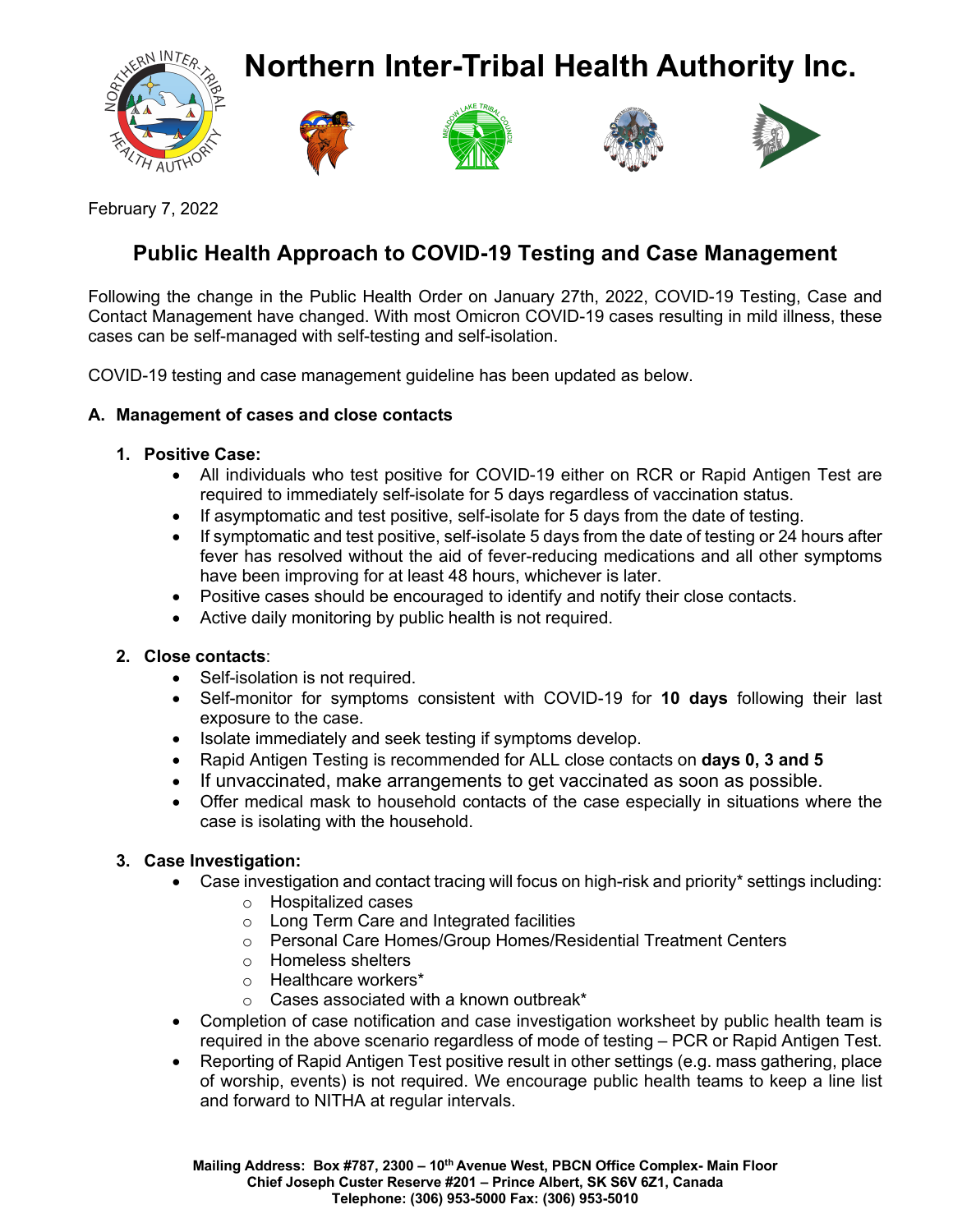- Local public health teams can modify their approach to case investigation as their capacity permits.
- **Schools and DayCare settings**:
	- o School administrators are encouraged to take the lead in notifying parents/guardians of exposures in the school setting, if they become aware.
	- o Template letters have been provided.
	- o Monitoring of absenteeism using the recommended tracking tool should continue.
	- o Continue to implement all public health measures including masking, physical distancing, hand hygiene, staying home if sick, vaccination and improved ventilation.

### **4. Rationale for current recommended approach to case investigation:**

- We recommend that the above approach to case investigation be implemented until **February 28, 2022** based on the following rational:
	- 1. Based on NITHA's current epidemiology and previous experience with COVID-19 waves, we suspect that the Omicron wave is yet to peak in the north. The north is typically 2-3weeks behind the rest of SK.
	- 2. NITHA COVID-19 vaccination coverage is not optimal in some community and still lagging behind the province.
	- 3. Maintaining above approach/measures will ensure that public health teams buy time to:
		- a. increase vaccination coverage and population herd immunity
		- b. allow for ongoing support to schools and smooth transition from health teams.

#### B. **Outbreak Management**

- The Omicron variant of COVID-19 is more transmissible with a very short incubation period and many cases remain asymptomatic.
- The outbreak and case management protocols that were effective in previous waves of the pandemic in identifying and limiting transmission are no longer as effective with the speed of Omicron's transmissibility.
- NITHA public health will continue to investigate severe cases and shift resources to focus on outbreak management in high-settings where the risk of severe health outcomes is highest.

## **C. COVID-19 Testing**

- Self-administered Rapid Antigen Test is available to all NITHA residents to support both **symptomatic and asymptomatic** COVID-19 surveillance.
- **For individuals experiencing mild cold-like symptoms including cough, sore throat, sneezing without fever**, it is recommended that they stay home, use rapid antigen testing and self-isolate based on those results.
- PCR testing is reserved for **priority populations** at elevated risk for severe outcomes, which include:
	- o Hospitalized patients
	- o High risk populations including residents in long term care and personal care homes and congregate living facilities